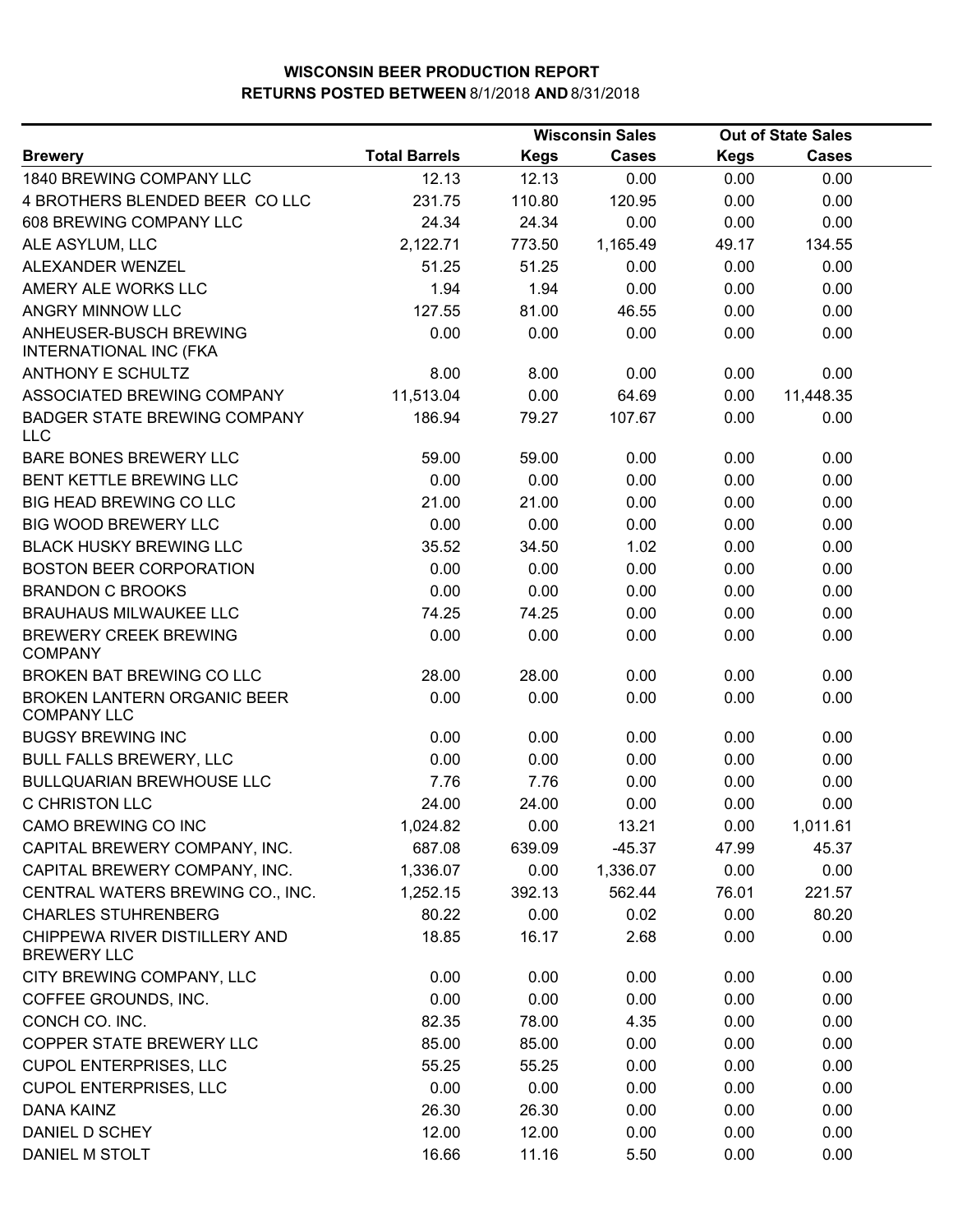|                                                      |                      |             | <b>Wisconsin Sales</b> | <b>Out of State Sales</b> |              |  |
|------------------------------------------------------|----------------------|-------------|------------------------|---------------------------|--------------|--|
| <b>Brewery</b>                                       | <b>Total Barrels</b> | <b>Kegs</b> | <b>Cases</b>           | <b>Kegs</b>               | <b>Cases</b> |  |
| DAS VENTURES INC.                                    | 59.45                | 59.45       | 0.00                   | 0.00                      | 0.00         |  |
| DAVID A ANDERSON                                     | 1.00                 | 1.00        | 0.00                   | 0.00                      | 0.00         |  |
| <b>DAVID A KNUTH</b>                                 | 35.00                | 35.00       | 0.00                   | 0.00                      | 0.00         |  |
| <b>DEAD BIRD BREWING COMPANY</b>                     | 0.00                 | 0.00        | 0.00                   | 0.00                      | 0.00         |  |
| DEAD BIRD BREWING COMPANY                            | 0.00                 | 0.00        | 0.00                   | 0.00                      | 0.00         |  |
| DELAFIELD BREWHAUS LLC                               | 60.50                | 60.50       | 0.00                   | 0.00                      | 0.00         |  |
| <b>DENNIS E ERB</b>                                  | 3.00                 | 3.00        | 0.00                   | 0.00                      | 0.00         |  |
| DIAGEO AMERICAS SUPPLY INC                           | 28,565.74            | 0.00        | 0.00                   | 0.00                      | 28,565.74    |  |
| DISTRICT 14 CRAFT BREWING LLC                        | 8.75                 | 8.75        | 0.00                   | 0.00                      | 0.00         |  |
| DJ FEDDERLY MANAGEMENT<br><b>CONSULTANT LLC</b>      | 2.47                 | 2.47        | 0.00                   | 0.00                      | 0.00         |  |
| DOOR COUNTY BREWING CO LLC                           | 692.00               | 692.00      | 0.00                   | 0.00                      | 0.00         |  |
| DUBS BREW, LLC                                       | 5.75                 | 5.75        | 0.00                   | 0.00                      | 0.00         |  |
| EAGLE TRACE BREWING COMPANY<br><b>LLC</b>            | 69.58                | 59.30       | 10.28                  | 0.00                      | 0.00         |  |
| <b>EGR LLC</b>                                       | 0.00                 | 0.00        | 0.00                   | 0.00                      | 0.00         |  |
| ENLIGHTENED BREWING COMPANY<br>LLC.                  | 17.83                | 17.83       | 0.00                   | 0.00                      | 0.00         |  |
| <b>ESSER DISTRIBUTING CO INC</b>                     | 0.00                 | 0.00        | 0.00                   | 0.00                      | 0.00         |  |
| EVANS BREWING COMPANY INC                            | 260.93               | 0.00        | 0.22                   | 0.00                      | 260.71       |  |
| FK&P, LLC                                            | 0.00                 | 0.00        | 0.00                   | 0.00                      | 0.00         |  |
| FFATS BREWING COMPANY, LLC                           | 4.00                 | 4.00        | 0.00                   | 0.00                      | 0.00         |  |
| FIFTH WARD BREWING COMPANY LLC                       | 52.40                | 52.40       | 0.00                   | 0.00                      | 0.00         |  |
| FIVE STAR BREWING CO INC.                            | 1,089.09             | 0.00        | 13.21                  | 0.00                      | 1,075.88     |  |
| FLIX ENTERTAINMENT LLC                               | 36.30                | 36.30       | 0.00                   | 0.00                      | 0.00         |  |
| FOX RIVER BREWING COMPANY, LLC                       | 177.13               | 177.13      | 0.00                   | 0.00                      | 0.00         |  |
| <b>FRESAR INC</b>                                    | 0.74                 | 0.48        | 0.26                   | 0.00                      | 0.00         |  |
| <b>FULTON LLC</b>                                    | 21.87                | 6.00        | 15.87                  | 0.00                      | 0.00         |  |
| <b>GATHERING PLACE BREWING</b><br><b>COMPANY LLC</b> | 36.58                | 36.58       | 0.00                   | 0.00                      | 0.00         |  |
| GD3, LLC                                             | 328.00               | 328.00      | 0.00                   | 0.00                      | 0.00         |  |
| GD4, LLC                                             | 25.00                | 25.00       | 0.00                   | 0.00                      | 0.00         |  |
| <b>GEORGE BREGAR</b>                                 | 44.65                | 44.65       | 0.00                   | 0.00                      | 0.00         |  |
| <b>GIANT JONES BREWING LLC</b>                       | 6.52                 | 5.83        | 0.69                   | 0.00                      | 0.00         |  |
| GJS SALES, INC.                                      | 40.83                | 0.00        | 40.83                  | 0.00                      | 0.00         |  |
| <b>GOOD CITY BREWING LLC</b>                         | 414.03               | 171.05      | 242.98                 | 0.00                      | 0.00         |  |
| <b>GRANT PAULY</b>                                   | 639.06               | 333.12      | 277.79                 | 9.00                      | 19.15        |  |
| <b>GRAY BREWING CO.</b>                              | 74.98                | 32.17       | 25.46                  | 13.00                     | 4.35         |  |
| <b>GREEN BAY BREWING COMPANY</b>                     | 692.09               | 277.37      | 407.59                 | 0.67                      | 6.46         |  |
| <b>GUY R LILJA</b>                                   | 0.00                 | 0.00        | 0.00                   | 0.00                      | 0.00         |  |
| HACIENDA BREWING CO., LLC                            | 24.00                | 24.00       | 0.00                   | 0.00                      | 0.00         |  |
| HANSON BREWING COMPANY LLC                           | 0.00                 | 0.00        | 0.00                   | 0.00                      | 0.00         |  |
| HILLSBORO BREWING COMPANY LLC                        | 137.11               | 33.82       | 103.29                 | 0.00                      | 0.00         |  |
| HOOPS OF DANE COUNTY, INC.                           | 0.00                 | 0.00        | 0.00                   | 0.00                      | 0.00         |  |
| HOOPS OF DANE COUNTY, INC.                           | 0.00                 | 0.00        | 0.00                   | 0.00                      | 0.00         |  |
| HOOPS OF DANE COUNTY, INC.                           | 0.00                 | 0.00        | 0.00                   | 0.00                      | 0.00         |  |
| HOP & BARREL BREWING COMPANY,                        | 51.30                | 36.00       | 15.30                  | 0.00                      | 0.00         |  |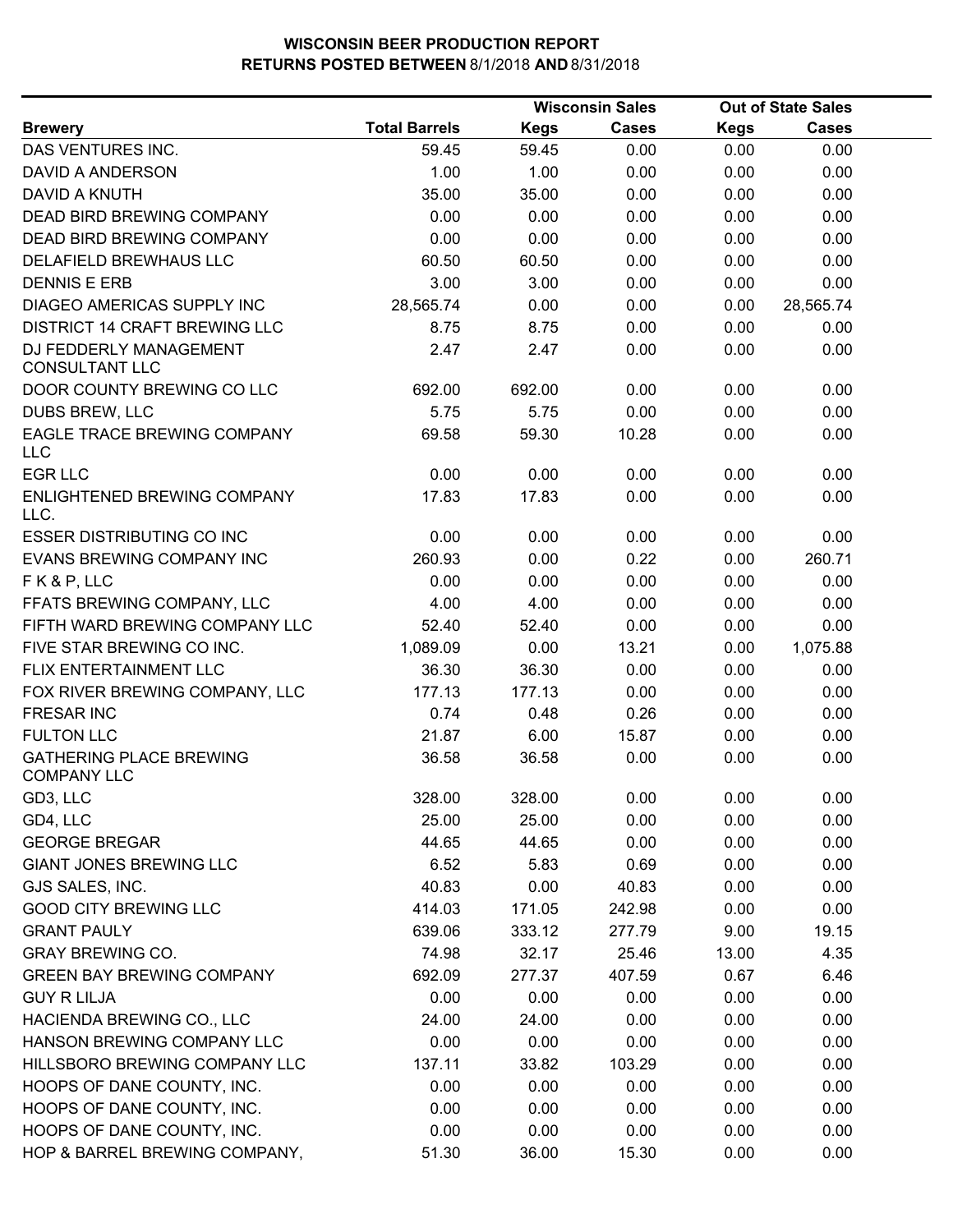|                                             |                      |             | <b>Wisconsin Sales</b> |             | <b>Out of State Sales</b> |  |
|---------------------------------------------|----------------------|-------------|------------------------|-------------|---------------------------|--|
| <b>Brewery</b>                              | <b>Total Barrels</b> | <b>Kegs</b> | <b>Cases</b>           | <b>Kegs</b> | Cases                     |  |
| <b>LLC</b>                                  |                      |             |                        |             |                           |  |
| HOP HAUS BREWING COMPANY LLC                | 16.00                | 16.00       | 0.00                   | 0.00        | 0.00                      |  |
| HOP HAUS BREWING COMPANY LLC                | 51.00                | 51.00       | 0.00                   | 0.00        | 0.00                      |  |
| HORNELL BREWING CO INC                      | 3,147.37             | 0.00        | 0.00                   | 0.00        | 3,147.37                  |  |
| <b>HOUSE OF BREWS LLC</b>                   | 0.00                 | 0.00        | 0.00                   | 0.00        | 0.00                      |  |
| <b>INVENTORS BREWPUB LLC</b>                | 12.22                | 12.22       | 0.00                   | 0.00        | 0.00                      |  |
| <b>ISAAC SHOWAKI</b>                        | 991.14               | 188.14      | 803.00                 | 0.00        | 0.00                      |  |
| <b>JEAN M LANE</b>                          | 35.00                | 35.00       | 0.00                   | 0.00        | 0.00                      |  |
| <b>JEREMY BEACH</b>                         | 0.00                 | 0.00        | 0.00                   | 0.00        | 0.00                      |  |
| <b>JOHN JAGEMANN</b>                        | 16.00                | 16.00       | 0.00                   | 0.00        | 0.00                      |  |
| <b>JONATHAN CHRISTIANSEN</b>                | 0.00                 | 0.00        | 0.00                   | 0.00        | 0.00                      |  |
| KARBEN4 BREWING LLC                         | 983.88               | 493.75      | 490.13                 | 0.00        | 0.00                      |  |
| KATCHEVER & CO LLC                          | 282.08               | 122.63      | 159.45                 | 0.00        | 0.00                      |  |
| KELLERMEISTER BEVERAGES, LLC                | 38.25                | 38.25       | 0.00                   | 0.00        | 0.00                      |  |
| KOWALSKE BREWING LLC                        | 4.30                 | 4.30        | 0.00                   | 0.00        | 0.00                      |  |
| KRIER FOODS, INC.                           | 95.25                | 0.00        | 95.25                  | 0.00        | 0.00                      |  |
| <b>KUL BREWING LLC</b>                      | 492.90               | 12.00       | 480.90                 | 0.00        | 0.00                      |  |
| <b>LACROSSE BREWING LLC</b>                 | 971.04               | 0.00        | 321.31                 | 0.00        | 649.73                    |  |
| LAKEFRONT BREWERY, INC.                     | 0.00                 | 0.00        | 0.00                   | 0.00        | 0.00                      |  |
| LAKEFRONT BREWERY, INC.                     | 4,061.77             | 1,487.06    | 1,712.33               | 100.32      | 762.06                    |  |
| LAKEWALK BREWERY AND CAFE<br><b>COMPANY</b> | 38.00                | 38.00       | 0.00                   | 0.00        | 0.00                      |  |
| LAZY MONK BREWING LLC                       | 63.08                | 34.82       | 28.26                  | 0.00        | 0.00                      |  |
| <b>LEE BURGESS</b>                          | 0.00                 | 0.00        | 0.00                   | 0.00        | 0.00                      |  |
| LEGENDS BREWHOUSE & EATERY,<br>INC.         | 0.00                 | 0.00        | 0.00                   | 0.00        | 0.00                      |  |
| <b>LEVI FUNK</b>                            | 9.36                 | 7.26        | 2.10                   | 0.00        | 0.00                      |  |
| LHM BREW PUB, LLC                           | 16.03                | 16.03       | 0.00                   | 0.00        | 0.00                      |  |
| <b>LOST ISLAND WINE LLC</b>                 | 4.16                 | 4.16        | 0.00                   | 0.00        | 0.00                      |  |
| LUCETTE BREWING COMPANY LLC                 | 52.57                | 42.25       | 10.32                  | 0.00        | 0.00                      |  |
| LUCKYS 1313 BREW PUB INVESTOR<br><b>LLC</b> | 17.20                | 17.20       | 0.00                   | 0.00        | 0.00                      |  |
| LUCKYS 1313 BREW PUB INVESTOR<br><b>LLC</b> | 0.00                 | 0.00        | 0.00                   | 0.00        | 0.00                      |  |
| LUCKYS 1313 BREW PUB INVESTOR<br><b>LLC</b> | 0.00                 | 0.00        | 0.00                   | 0.00        | 0.00                      |  |
| MARK ANTHONY BREWING INC                    | $-32,859.70$         | 0.00        | $-32,859.70$           | 0.00        | 0.00                      |  |
| <b>MARK L BALLERING</b>                     | 0.00                 | 0.00        | 0.00                   | 0.00        | 0.00                      |  |
| MATTHEW J GEARY                             | 46.40                | 28.97       | 17.43                  | 0.00        | 0.00                      |  |
| MCZ'S BREWING, LLC                          | 1.90                 | 1.90        | 0.00                   | 0.00        | 0.00                      |  |
| MELMS BREWING COMPANY INC                   | 6.00                 | 6.00        | 0.00                   | 0.00        | 0.00                      |  |
| MICHAEL W ZUPKE                             | 0.00                 | 0.00        | 0.00                   | 0.00        | 0.00                      |  |
| MILLERCOORS LLC                             | 148.06               | 0.00        | 0.00                   | 0.00        | 148.06                    |  |
| MILLERCOORS LLC                             | 15,034.42            | 968.17      | 4,798.48               | 1,356.33    | 7,911.44                  |  |
| MILLERCOORS LLC                             | 402.44               | 10.00       | 307.09                 | 0.00        | 85.35                     |  |
| MILLERCOORS LLC                             | 693,110.31           | 14,018.77   | 138,355.07             | 61,472.35   | 479,264.12                |  |
| MILLERCOORS USA LLC                         | 0.00                 | 0.00        | 0.00                   | 0.00        | 0.00                      |  |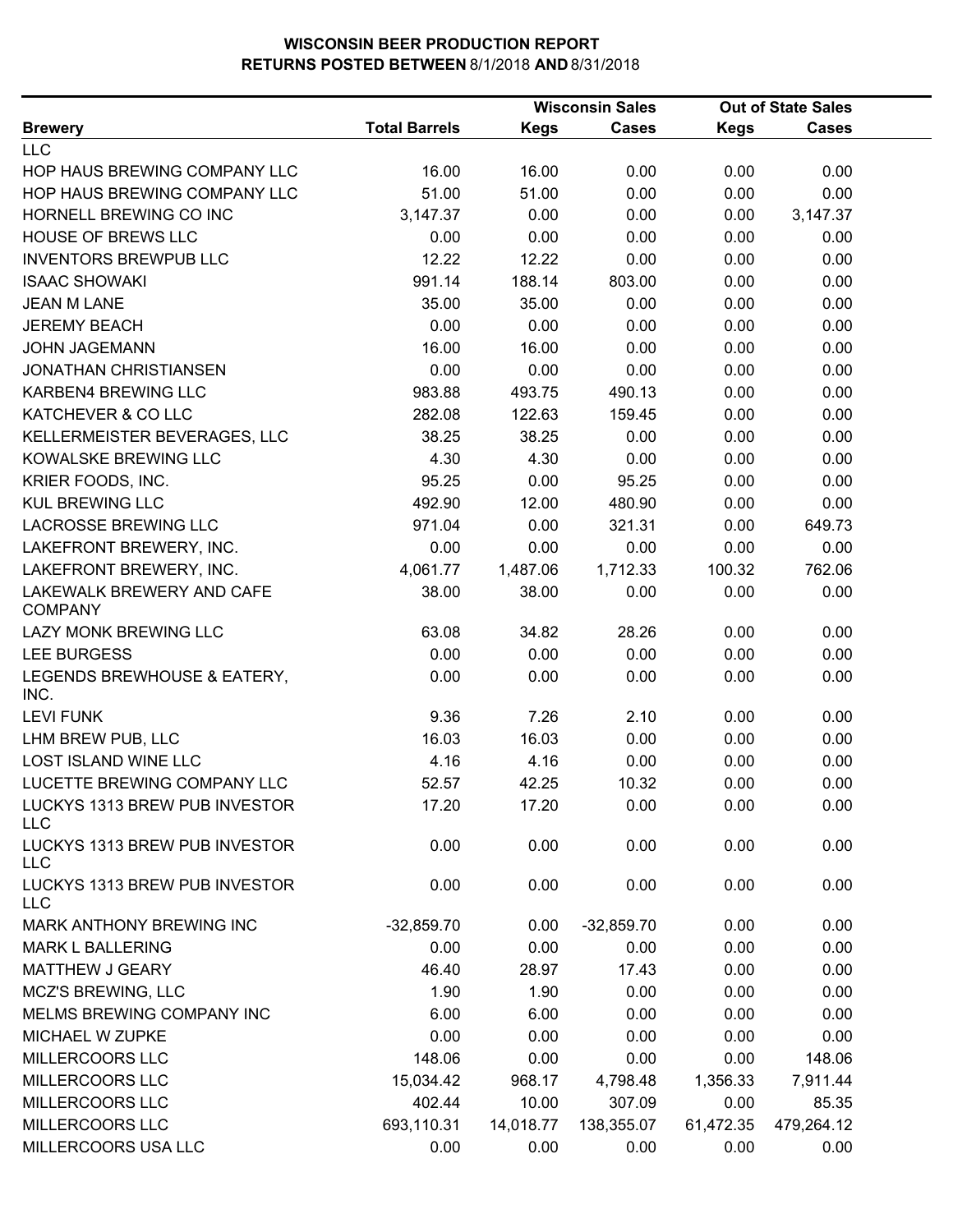|                                                 |                      |          | <b>Wisconsin Sales</b> |       | <b>Out of State Sales</b> |  |
|-------------------------------------------------|----------------------|----------|------------------------|-------|---------------------------|--|
| <b>Brewery</b>                                  | <b>Total Barrels</b> | Kegs     | <b>Cases</b>           | Kegs  | Cases                     |  |
| MILWAUKEE BREWING COMPANY                       | 1,170.54             | 428.60   | 680.02                 | 8.50  | 53.42                     |  |
| MILWAUKEE BREWING COMPANY                       | 63.40                | 63.40    | 0.00                   | 0.00  | 0.00                      |  |
| MINOCQUA BREWING CO INC                         | 47.00                | 47.00    | 0.00                   | 0.00  | 0.00                      |  |
| MOBCRAFT BEER INC                               | 126.62               | 87.77    | 36.02                  | 0.00  | 2.83                      |  |
| <b>MODICUM BREWING LLC</b>                      | 13.94                | 12.50    | 1.44                   | 0.00  | 0.00                      |  |
| MOOSEJAW PIZZA & BREWING CO LLC                 | 167.80               | 136.37   | 31.43                  | 0.00  | 0.00                      |  |
| <b>MOUNTAIN CREST SRL LLC</b>                   | 5,270.62             | 22.75    | 813.28                 | 59.00 | 4,375.59                  |  |
| <b>NATHAN R WARNKE</b>                          | 34.00                | 34.00    | 0.00                   | 0.00  | 0.00                      |  |
| <b>NEW BARONS BREWING</b><br><b>COOPERATIVE</b> | 3.50                 | 3.50     | 0.00                   | 0.00  | 0.00                      |  |
| NEW GLARUS BREWING COMPANY                      | 24,416.30            | 6,369.75 | 18,046.55              | 0.00  | 0.00                      |  |
| NEW GLARUS BREWING COMPANY                      | 827.61               | 95.50    | 732.11                 | 0.00  | 0.00                      |  |
| NEXT DOOR BREWING LLC                           | 42.78                | 13.75    | 29.03                  | 0.00  | 0.00                      |  |
| NEXT DOOR BREWING LLC                           | 27.02                | 27.02    | 0.00                   | 0.00  | 0.00                      |  |
| NICHOLAS CALAWAY                                | 195.69               | 148.00   | 47.69                  | 0.00  | 0.00                      |  |
| NOBLE ROOTS BREWING COMPANY,<br><b>LLC</b>      | 31.06                | 31.06    | 0.00                   | 0.00  | 0.00                      |  |
| NORTHWOODS BREWING CORP LLC                     | 91.00                | 91.00    | 0.00                   | 0.00  | 0.00                      |  |
| OFF-KILTER BREWING INC                          | 0.00                 | 0.00     | 0.00                   | 0.00  | 0.00                      |  |
| OLD ABE BREWING LLC                             | 57.00                | 0.00     | 57.00                  | 0.00  | 0.00                      |  |
| <b>OLIPHANT BREWING LLC</b>                     | 48.55                | 25.70    | 0.00                   | 22.85 | 0.00                      |  |
| O'SO BREWING COMPANY                            | 321.18               | 105.50   | 202.80                 | 0.00  | 12.88                     |  |
| PABST BREWING COMPANY LLC                       | 0.00                 | 0.00     | 0.00                   | 0.00  | 0.00                      |  |
| PABST BREWING COMPANY LLC                       | 0.00                 | 0.00     | 0.00                   | 0.00  | 0.00                      |  |
| PABST BREWING COMPANY LLC                       | 0.00                 | 0.00     | 0.00                   | 0.00  | 0.00                      |  |
| PARCHED EAGLE BREWPUB LLC                       | 4.48                 | 4.48     | 0.00                   | 0.00  | 0.00                      |  |
| PATRICK MC INTOSH                               | 0.00                 | 0.00     | 0.00                   | 0.00  | 0.00                      |  |
| PETER H GENTRY                                  | 0.00                 | 0.00     | 0.00                   | 0.00  | 0.00                      |  |
| PETER H GENTRY                                  | 519.99               | 290.20   | 229.79                 | 0.00  | 0.00                      |  |
| PETER H GENTRY                                  | 5.00                 | 5.00     | 0.00                   | 0.00  | 0.00                      |  |
| PETER PETERSON                                  | 8.00                 | 8.00     | 0.00                   | 0.00  | 0.00                      |  |
| PETSKULL BREWING COMPANY LLC                    | 17.00                | 17.00    | 0.00                   | 0.00  | 0.00                      |  |
| PHUSION PROJECTS LLC                            | 38,069.41            | 0.00     | 764.79                 | 0.00  | 37,304.62                 |  |
| PITCHFORK BREWING LLC                           | 24.21                | 24.21    | 0.00                   | 0.00  | 0.00                      |  |
| PLYMOUTH BREWING COMPANY LLC                    | 25.75                | 25.75    | 0.00                   | 0.00  | 0.00                      |  |
| R' NOGGIN BREWING LLC                           | 0.00                 | 0.00     | 0.00                   | 0.00  | 0.00                      |  |
| RACINE BREWING COMPANY                          | 11.50                | 11.50    | 0.00                   | 0.00  | 0.00                      |  |
| RAIL HOUSE PROPERTIES LLC                       | 22.00                | 22.00    | 0.00                   | 0.00  | 0.00                      |  |
| RAISED GRAIN BREWING COMPANY<br><b>LLC</b>      | 0.00                 | 0.00     | 0.00                   | 0.00  | 0.00                      |  |
| RAISED GRAIN BREWING COMPANY<br><b>LLC</b>      | 218.60               | 118.00   | 100.60                 | 0.00  | 0.00                      |  |
| <b>RANDOLPH OSKEY</b>                           | 21.29                | 21.29    | 0.00                   | 0.00  | 0.00                      |  |
| RANDYS FUNHUNTERS BREWERY INC                   | 23.00                | 23.00    | 0.00                   | 0.00  | 0.00                      |  |
| RED EYE BREWING COMPANY LLC                     | 25.70                | 25.70    | 0.00                   | 0.00  | 0.00                      |  |
| REGAL BRAU BREWING COMPANY LLC                  | 130.24               | 0.00     | 14.31                  | 0.00  | 115.93                    |  |
| REVOLVER BREWING LLC                            | 0.00                 | 0.00     | 0.00                   | 0.00  | 0.00                      |  |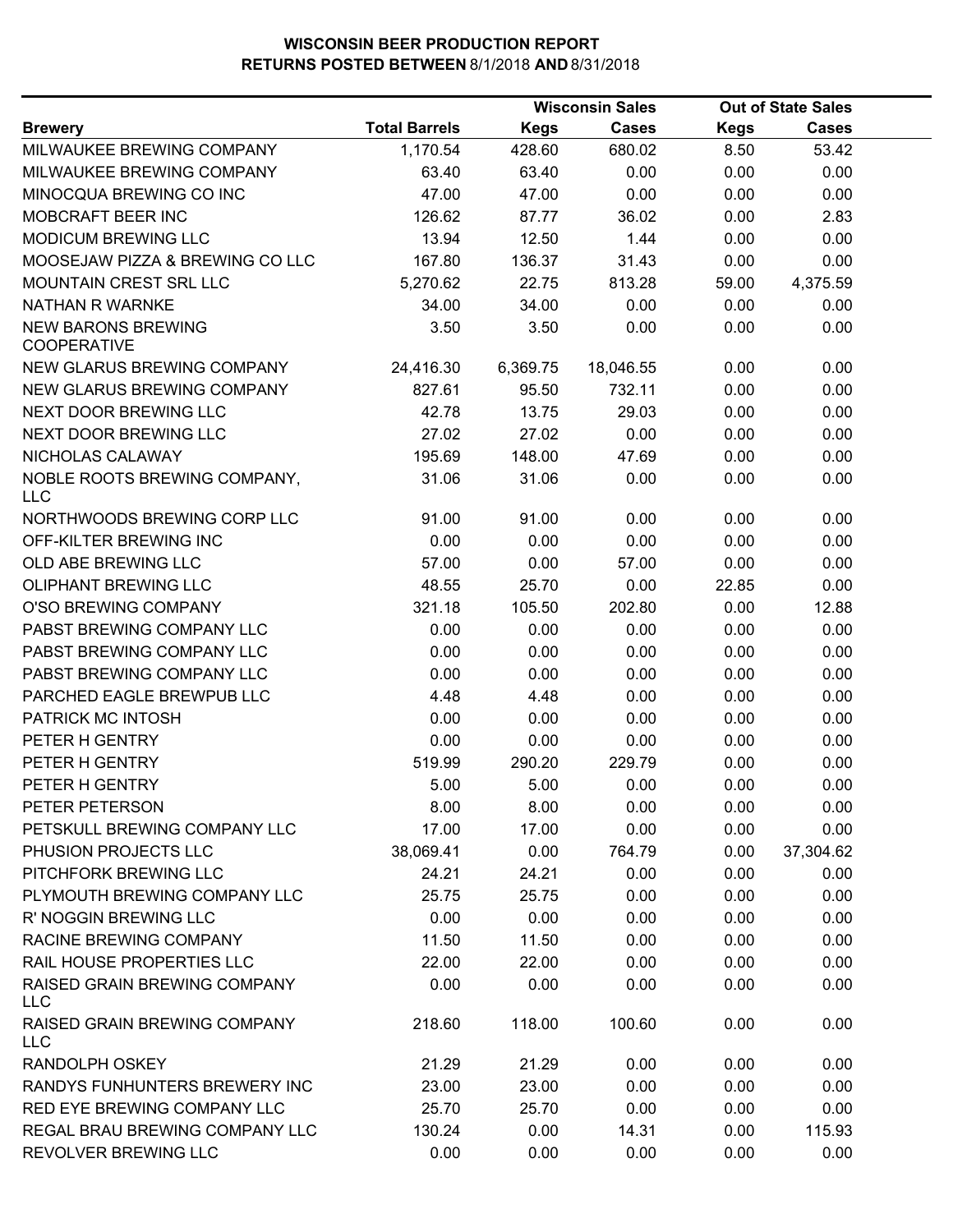|                                                        |                      | <b>Wisconsin Sales</b> |              |             | <b>Out of State Sales</b> |  |
|--------------------------------------------------------|----------------------|------------------------|--------------|-------------|---------------------------|--|
| <b>Brewery</b>                                         | <b>Total Barrels</b> | <b>Kegs</b>            | <b>Cases</b> | <b>Kegs</b> | Cases                     |  |
| RHINELANDER BREWING CO LLC                             | 52.66                | 13.59                  | 39.07        | 0.00        | 0.00                      |  |
| RHINELANDER BREWING CO LLC                             | 6,762.10             | 16.75                  | 338.64       | 3.00        | 6,403.71                  |  |
| RICHARD JOSEPH                                         | 20.60                | 20.60                  | 0.00         | 0.00        | 0.00                      |  |
| <b>RICHARD R TUESCHER</b>                              | 4.00                 | 4.00                   | 0.00         | 0.00        | 0.00                      |  |
| ROBERT A LARSON                                        | 308.30               | 147.17                 | 161.13       | 0.00        | 0.00                      |  |
| ROCKY REEF BREWING COMPANY                             | 36.77                | 36.77                  | 0.00         | 0.00        | 0.00                      |  |
| <b>ROGER MILLER</b>                                    | 10.97                | 10.97                  | 0.00         | 0.00        | 0.00                      |  |
| <b>RUSH RIVER BREWING LLC</b>                          | 265.69               | 94.22                  | 63.88        | 67.17       | 40.42                     |  |
| SAWMILL BREWING CO INC                                 | 43.75                | 43.75                  | 0.00         | 0.00        | 0.00                      |  |
| SAWMILL LOGGER ENTERPRISES LLC                         | 2.00                 | 2.00                   | 0.00         | 0.00        | 0.00                      |  |
| SHB HOLDINGS LLC                                       | 0.00                 | 0.00                   | 0.00         | 0.00        | 0.00                      |  |
| SLEEMAN BREWING COMPANY USA<br><b>INC</b>              | 3,844.56             | 0.00                   | 69.69        | 0.00        | 3,774.87                  |  |
| <b>SLOCUM LLC</b>                                      | 47.90                | 47.90                  | 0.00         | 0.00        | 0.00                      |  |
| SOME NERVE BREWING COMPANY<br><b>LLC</b>               | 5.08                 | 5.08                   | 0.00         | 0.00        | 0.00                      |  |
| SOUTH SHORE BREWERY, INC.                              | 36.74                | 36.74                  | 0.00         | 0.00        | 0.00                      |  |
| SOUTH SHORE BREWERY, INC.                              | 146.51               | 50.67                  | 82.71        | 5.00        | 8.13                      |  |
| <b>SPB LLC</b>                                         | 3,903.43             | 676.50                 | 1,106.93     | 183.00      | 1,937.00                  |  |
| SPRECHER BREWING COMPANY, INC.                         | 981.56               | 531.89                 | 393.85       | 4.00        | 51.82                     |  |
| STARBOARD BREWING COMPANY LLC                          | 14.00                | 14.00                  | 0.00         | 0.00        | 0.00                      |  |
| STEELHEAD ALEWORKS LLC                                 | 30.00                | 30.00                  | 0.00         | 0.00        | 0.00                      |  |
| STEELHEAD ALEWORKS LLC                                 | 0.00                 | 0.00                   | 0.00         | 0.00        | 0.00                      |  |
| STEPHEN B ZINK                                         | 3.50                 | 3.50                   | 0.00         | 0.00        | 0.00                      |  |
| STILLMANK BREWING COMPANY                              | 214.18               | 117.08                 | 97.10        | 0.00        | 0.00                      |  |
| STONE ARCH BREWPUB INC.                                | 192.91               | 192.91                 | 0.00         | 0.00        | 0.00                      |  |
| SWINGING BRIDGE BREWING<br><b>COMPANY</b>              | 21.58                | 20.83                  | 0.75         | 0.00        | 0.00                      |  |
| SWITCHGEAR BREWING COMPANY<br><b>LLC</b>               | 18.50                | 18.50                  | 0.00         | 0.00        | 0.00                      |  |
| <b>TERRAPIN BEER COMPANY LLC</b>                       | 0.00                 | 0.00                   | 0.00         | 0.00        | 0.00                      |  |
| THE BENJAMIN BEER COMPANY INC                          | 0.00                 | 0.00                   | 0.00         | 0.00        | 0.00                      |  |
| THE BRONX BREWERY, LLC                                 | 0.00                 | 0.00                   | 0.00         | 0.00        | 0.00                      |  |
| THE EAU CLAIRE BREWING PROJECT<br>LLC                  | 451.70               | 69.50                  | 382.20       | 0.00        | 0.00                      |  |
| THE EXPLORIUM BREWPUB LLC                              | 71.50                | 71.50                  | 0.00         | 0.00        | 0.00                      |  |
| THE GD 2 LLC                                           | 72.58                | 72.58                  | 0.00         | 0.00        | 0.00                      |  |
| THE GREAT DANE PUB AND BREWING<br>COMPANY, INC.        | 151.13               | 151.13                 | 0.00         | 0.00        | 0.00                      |  |
| THE HOPEWELL BREWING COMPANY<br><b>LLC</b>             | 25.93                | 0.00                   | 0.00         | 0.00        | 25.93                     |  |
| THE LONE GIRL BREWING COMPANY -<br><b>WAUNAKEE LLC</b> | 56.50                | 56.50                  | 0.00         | 0.00        | 0.00                      |  |
| THE MCKENZIE RIVER CORPORATION                         | 0.00                 | 0.00                   | 0.00         | 0.00        | 0.00                      |  |
| THIRD SPACE BREWING LLC                                | 445.71               | 161.50                 | 284.21       | 0.00        | 0.00                      |  |
| <b>TIMOTHY M NELSON</b>                                | 229.60               | 229.60                 | 0.00         | 0.00        | 0.00                      |  |
| <b>TOPPLING GOLIATH INC</b>                            | 273.03               | 3.00                   | 0.00         | 270.03      | 0.00                      |  |
| TRAP ROCK BREWING COMPANY INC                          | 0.00                 | 0.00                   | 0.00         | 0.00        | 0.00                      |  |